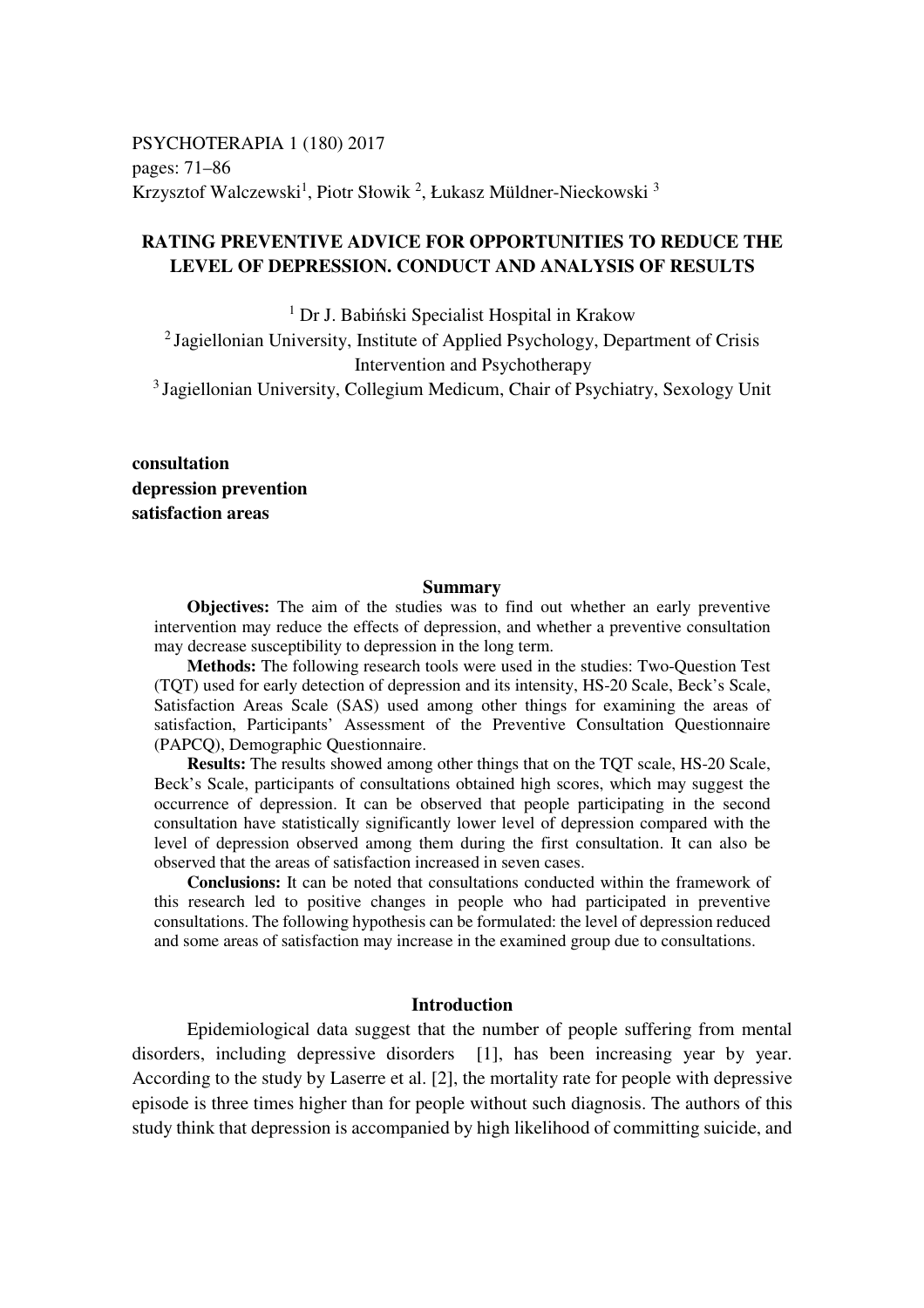that a depressive episode itself should be treated as a life-threatening condition [2]. The authors of a comment published in the Lancet [3], October 6, 2012, also address the problem of depressive disorders in Europe. They think that negative social changes, such as rising unemployment especially among young people, and increasing poverty in large groups of people, may be the causes of depression. The Lancet's authors blame an unwieldy health system which trims the scope of its services for people. Additionally, they claim that there is a close link between alcohol abuse and depression, and they list effects of depression, such as suicide, self-mutilation, and series of other negative effects [3]. The analysis of data on mental disorders and brain diseases [1] from 2011 shows that each year 38,2% of the EU population (all countries in the EU) suffers from mental illness. Furthermore, studies conducted in recent years indicate that disorders of the brain are the main and most common cause of health and fitness loss in Europeans, and that the prevalence of such disorders is high (both annual and total prevalence rates) [4, 5]. According to the study by Wittchen et al. [1], depression accounts for 6,9% of all mental disorders occurring in the countries in the EU. Other sources report that the incidence of depression is 5-10% [6], including chronic affective disorders [6]. The above-mentioned findings indicate the need to search for a method detecting and preventing, at least to some degree, the occurrence of a severe mental crisis in the form of a depressive episode. Few studies address the issue of depression prevention, though the needs are much bigger [3]. The Andrews et al. [7] study suggests that the lack of educational programs may inhibit the treatment of all patients in the future, and due to the lack of prophylaxis, the treatment costs of numerous patients will rise immeasurably. Referring to Perlis and Giles [8], it can be said that the described situation provides the grounds for discussing the necessity of depression prevention and its quick implementation in the health care system. Actions directed toward prevention of depression have been taken and it is expected that they will minimize side effects of depression in patients, their families, societies and health care systems [9]. Studies conducted in Norway and Denmark indicated a very interesting diagnostic value of three questions in excluding or confirming early signs of depression in adolescents. Diagnostic value of the three-question test was similar to that of complex diagnostic tools [10]. Using a simple behavioral activation treatment of adults with depression, Richards et al. [11] obtained similar results to those obtained using CBT (cognitive behavioral therapy). Ito et al. [12] developed a unified educational procedure for people with anxiety and depressive disorders who are waiting for treatment, which indicates the need for employing simple, easy-to-use, and effective methods for diagnosing and reducing symptoms not only in the area of prevention, but also in the area of treating anxiety and depressive disorders.

Therefore, psychoprevention, which is directed towards preventing various forms of pathology (it can be defined as prevention or psychological prevention) [13, 14], seems to be very useful. As Sęk writes [13, 14], psychoprevention involves using psychological and social mechanisms that may serve to "reveal an individual's developmental potential,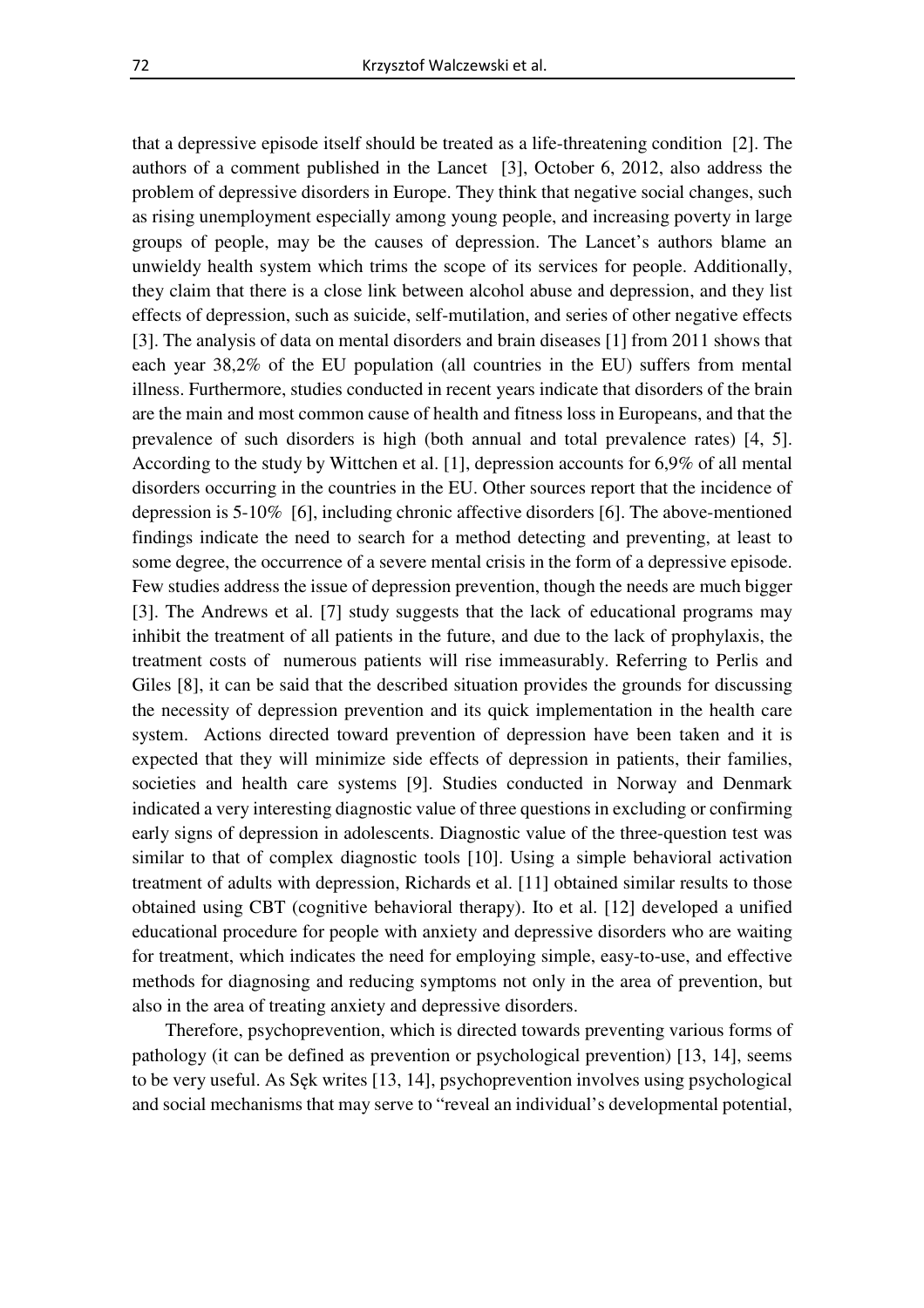prevent the possibility of the occurrence of disorders, and minimize disorders or prevent their development" [13, p. 379]

Referring to Caplan's classification [13, 14], three types of prevention can be distinguished: 1. primary prevention which is targeted at reducing the likelihood of the development of disorders, 2. secondary prevention which is used, when early symptoms of disorders occur in order to prevent their development and reduce their duration (psychotherapeutic techniques can be used in this type of prevention), 3. tertiary prevention which is used to prevent effects of a past disease or hospitalization, counteract disease reoccurrence and rehospitalization, and minimize adverse effects of a disease. Especially the first type of prevention seems to be interesting when it comes to the prevention of mental disorders (especially depressive disorders in the light of the program discussed in this paper). Mrazek and Haggerty [15] formulate the need for prevention and health education in a similar way. In this context, it's worth mentioning Grzesiuk's suggestion [16] that there are other approaches in psychotherapy for people with mental disorders and psychoeducation may play a crucial role. As Sęk observes [14], a clinical psychologist or psychiatrist can promote health in two ways: on the one hand by "propagating psychological knowledge useful for health promotion", on the other hand by "shaping health resources and health-oriented behavior." [14, p. 260]

This paper describes a program in which the applied prevention had features of an universal educational intervention addressed to people who had expressed a desire to participate in preventive consultations [see 17]. This type of prevention seems to have the shape of an easily accessible health education aiming at teaching simple health-oriented behaviors, strengthening mental toughness, and developing resiliency [see 18, 19, 20]. An educational campaign was conducted to support the program. Information about the program was spread via local television stations, advertising posters in public means of transportation, and local radio stations and newspapers. Social media, especially the website at www.profilaktykaderpesji.malopolska.pl, were an important step towards participation in personal consultation. Answering the questions posted on the site stimulated reflection and gave certain schematic knowledge motivating people to call a helpline and arrange to meet an educational program consultant. Consultations were free of charge thanks to the funds of the project organizer - the Marshal's Office of the Małopolska Region.

The Józef Babiński Specialist Hospital in Cracow (in scientific cooperation with the Institute of Applied Psychology at the Jagiellonian University) (program no.: I/1618/PS/2323/13 of 1 October 2013) was responsible for executing the program.

#### **Aim**

The purpose of this research was to assess whether the undertaken preventive intervention may contribute to the decrease in the intensity of depressive symptoms. The research involved comparing two measurements of the level of depressive mood (reported by people participating in a preventive consultation), and examining whether a preventive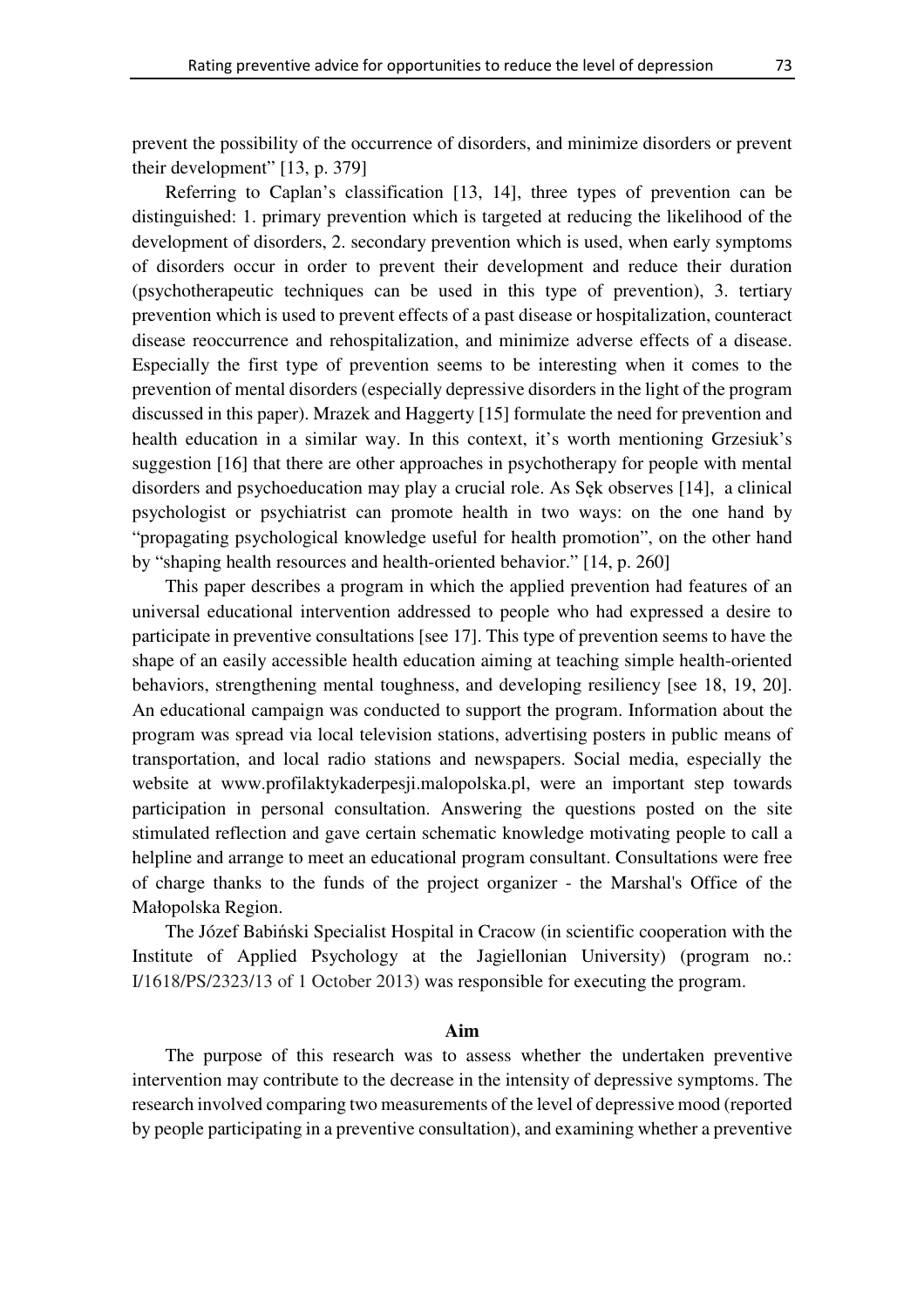consultation may bear on the change of this level (examined after one month). The study model did not involve comparing the change of mood level depending on the applied type of prevention; it was aimed at preliminary assessment whether a statistically significant change occurs, which could suggest a relationship between the change and the execution of a preventive consultation.

The research was also aimed at examining satisfaction areas (susceptibility and resilience) which may contribute to the enhancement or reduction of the occurrence of depressive symptoms. Also of interest was the issue of what kind of people participated in preventive consultations.

#### **The Course of Preventive Consultations**

Consultations were held in Cracow and other localities in the Małpolska Region in years 2012 and 2013, and were attended by people who, for various reasons, often motivated by anxiety about their own health, felt the need to consult a specialist about their mental state. Consultations were free of charge thanks to the funds of the project organizer - the Marshal's Office of the Małopolska Region. The Józef Babiński Specialist Hospital in Cracow (in scientific cooperation with the Institute of Applied Psychology at the Jagiellonian University) was responsible for executing the program. Consultants were people who had received special training and had a medical or psychological education and experience in working with people suffering from mental disorders (psychologists, psychotherapists and psychiatrists).

A preventive consultation consisted of a 45-minute conversation. At first, participants were to complete the Satisfaction Areas Scale (SAS) with a consultant. Based on the obtained results, it was possible to identify important areas whose modification could increase a participant's satisfaction with life.

The following research questions were posed:

- 1. In what state of mind did subjects come forward to participate in a preventive consultation?
- 2. What was the level of satisfaction with the examined areas of life in people coming forward to participate in a preventive consultation?
- 3. How did participants evaluate preventive consultations conducted by consultants according to the procedure of the program?
- 4. Did participants report different assessment of their state of mind and satisfaction level in the examined areas of life in the second study after a month compared with the previous study?
- 5. Do the three tools which were used to measure the level of mood (depression) give similar results (does the TQT scale as a new tool give similar results to those obtained using the two other scales that have been used to diagnose depression for a long time)?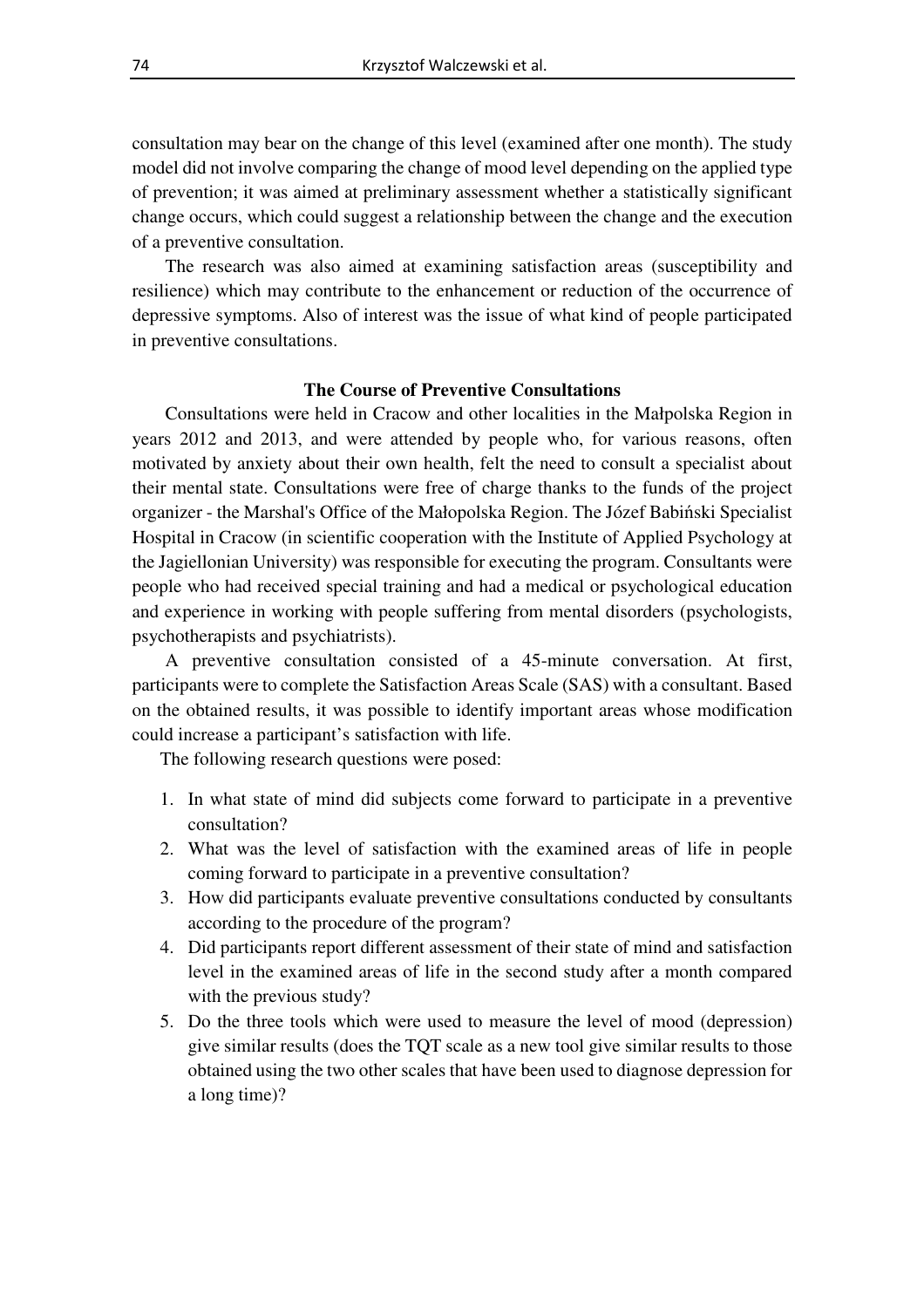6. What are the relationships among the studied variables (the levels of mood and the level of satisfaction with the studied areas of life, and a participant's assessment of a preventive consultation)?

# Studied Group

298 individuals participated in the studies (223 females, i.e. 74.75%, and 75 males, i.e. 25.25%). The mean age of the subjects was 43 years (age range 18-83 years). The educational background of the participants: higher education (including bachelor's degrees) – 40.5%, secondary education – 36%, vocational education – 18.6%, elementary education – 4.4%. The place of residence of the subjects: a large city with a population over  $500,000 - 39.8\%$ , a large town with between 10 000 and 100 000 inhabitants – 22.8%, a city with a population over  $100\,000 - 2.7\%$ , a town with a population under  $10\,000 - 6.1\%$ , a village  $-28.6\%$ . The group was dominated by working people (over 50%); 20% of the subjects were still studying (42% of them were students). Approx. 50% of the participants reported various health problems (somatic ones); 31% of the subjects admitted to visiting a psychiatrist. The subjects were not treated pharmacologically.

# Research Tools

Before the beginning of a consultation, the participants were asked to complete the following questionnaires: the Two-Question Test (TQT), the Beck Hopelessness Scale (HS-20), the Beck Depression Inventory. Also before the beginning of a consultation, the subjects were asked to give their consent (in writing) to participate in the study and to the processing of their personal data for the purposes of the program.

After a consultation, the subjects were asked to complete the Participant's Assessment of the Preventive Consultation Questionnaire (PAPCQ). After approximately a month, the subjects were asked to complete the above-mentioned questionnaires again.

**1. The Two-Question Test** is used for preliminary diagnosis of depression and its intensity. It consists of two expanded diagnostic questions that enable a subject to determine the intensity of typical symptoms of depressive syndrome.

Question 1. (TQT1) During the past month, have you felt bothered by feeling low, depressed or hopeless? concerns mood drop, apathy, and negative thoughts about the future.

Question 2. (TQT2) During the past month, have you been bothered by having little interest in or satisfaction with your work? concerns apathy, abulia, and anhedonia.

The authors (Walczewski, Müldner-Nieckowski, Słowik) developed this tool based on existing tools that are used to examine mood level (an inner area) and assessment of functioning (an external area). Thanks to an authorial modification, the tool has a rating scale (1-10), which enables quantitative assessment of results. Two known and standardized tools for examining depression (see below no. 2 and no. 3) were used to examine the TQT tool accuracy. Analyses of the validity of the tool conducted in the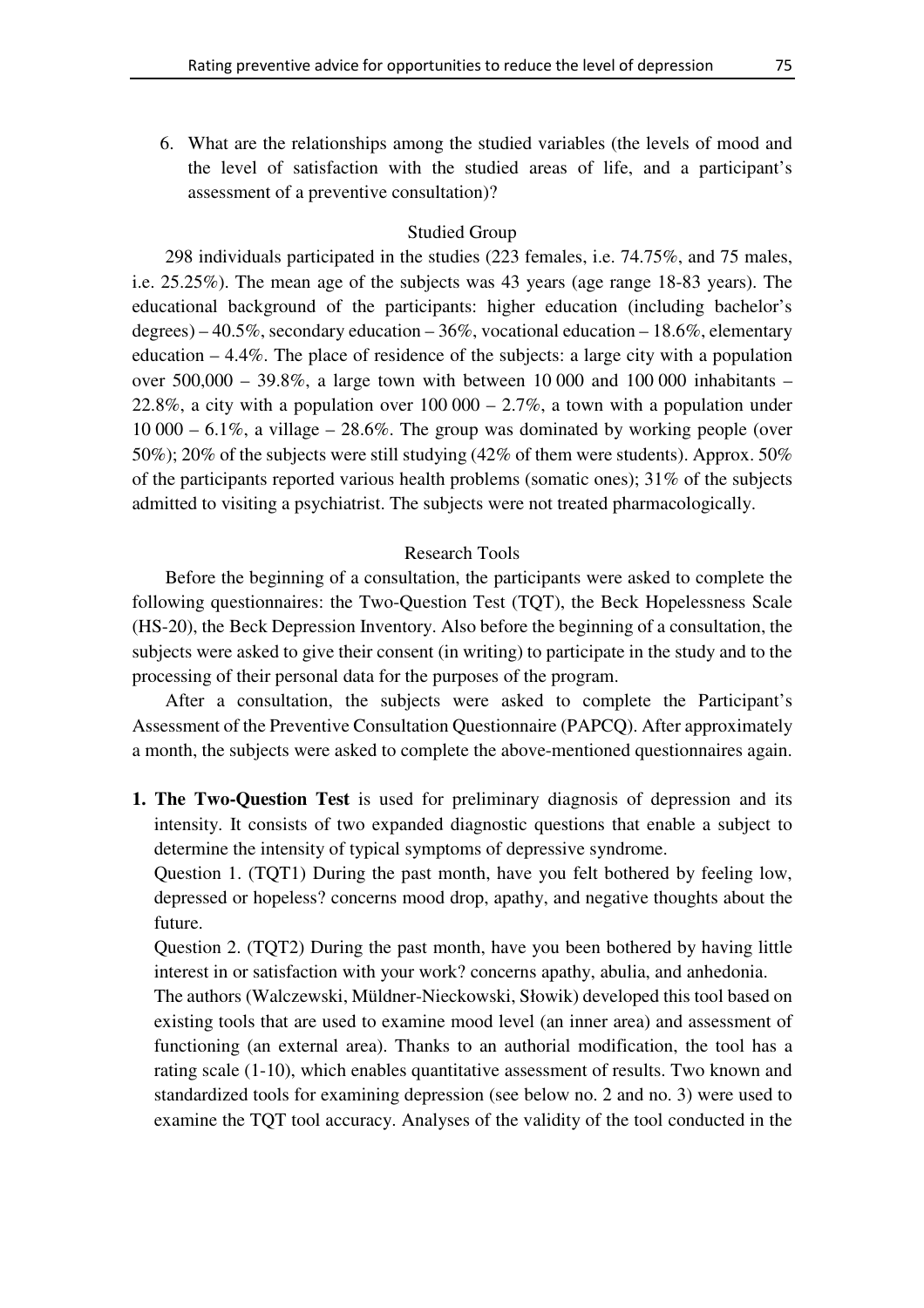group of 298 individuals show that there are relatively high and significant correlations of the TQT scale with the Beck Depression Inventory and the Beck Hopelessness Scale (HS-20) (Beck et al. 1974; cf. Stach 1991). They prove the validity of the TQT scale as a tool for examining depression. The correlation of the sum of the TQT questions (TQT1 and TQT2) with HS-20 is  $r=0.51$  ( $p<0.001$ ), with the Beck Depression Inventory  $r=0.65$  ( $p<0.001$ ). Correlations were also high for each of the two questions. Correlations between particular items of TQT1 and TQT2: r=0.53, p<0.001.

## **2. The Beck Depression Inventory.**

It is a well-known and often used tool for examining the level of depression. It's a 21 item self-report instrument. During the test, a subject is asked to take a stance on given statements on a four-point scale. Thereby she/he refers to the presence and severity of various depression symptoms such as cognitive disorders, anhedonia, or somatic complaints. A total score is the sum of all points a subject assigns to items she/he chooses (the more severe symptom, the higher the number of points). The literature of the subject presents several different approaches to assessing numerical score. It is, however, generally assumed that score above 10 may indicate the occurrence of mild depressive symptoms, above 20 – moderate depressive symptoms, and above 30 – severe depressive symptoms.

- **3. The Beck Hopelessness Scale (HS-20)** based on Polish adaptation by Stach [21]. It is a tool for examining a subjective evaluation of the future. A subject is asked to take a stance on 20 statements (both pessimistic and optimistic statements). Points are given for assigning the letter "T" ("Truth") to pessimistic statements and the letter "F" ("False") to optimistic ones. A total score is the sum of answers evaluated according to this answer key. A high score represents a high level of hopelessness, that is a negative evaluation of the future, which indicates depression.
- **4. The Satisfaction Areas Scale (SAS).** It is a an authorial tool (Müldner-Nieckowski, Walczewski, Słowik) enabling a relatively quick assessment of an individual's satisfaction with functioning in 22 areas referring, among other things, to selfassessment, assessment of self-activity and self-efficacy, and assessment of relationships with other people. The most important areas of life appearing in tools generally used to asses life quality were taken into consideration. The test assesses a patient's functioning by asking about a patient's level of well-being in particular areas, and not about the level of disorders or difficulties. The tool underwent analysis in a group of 373 people for the purpose of establishing internal consistency: Cronbach's alpha: 0,93; split-half reliability calculated using the Spearman-Brown formula: 0.91. Based on the analysis, it can be stated that internal consistency is high, and all the questions are strongly correlated with an overall result. Test-retest correlation coefficient is also satisfactorily high (Pearson's r=0.60, p<0.001).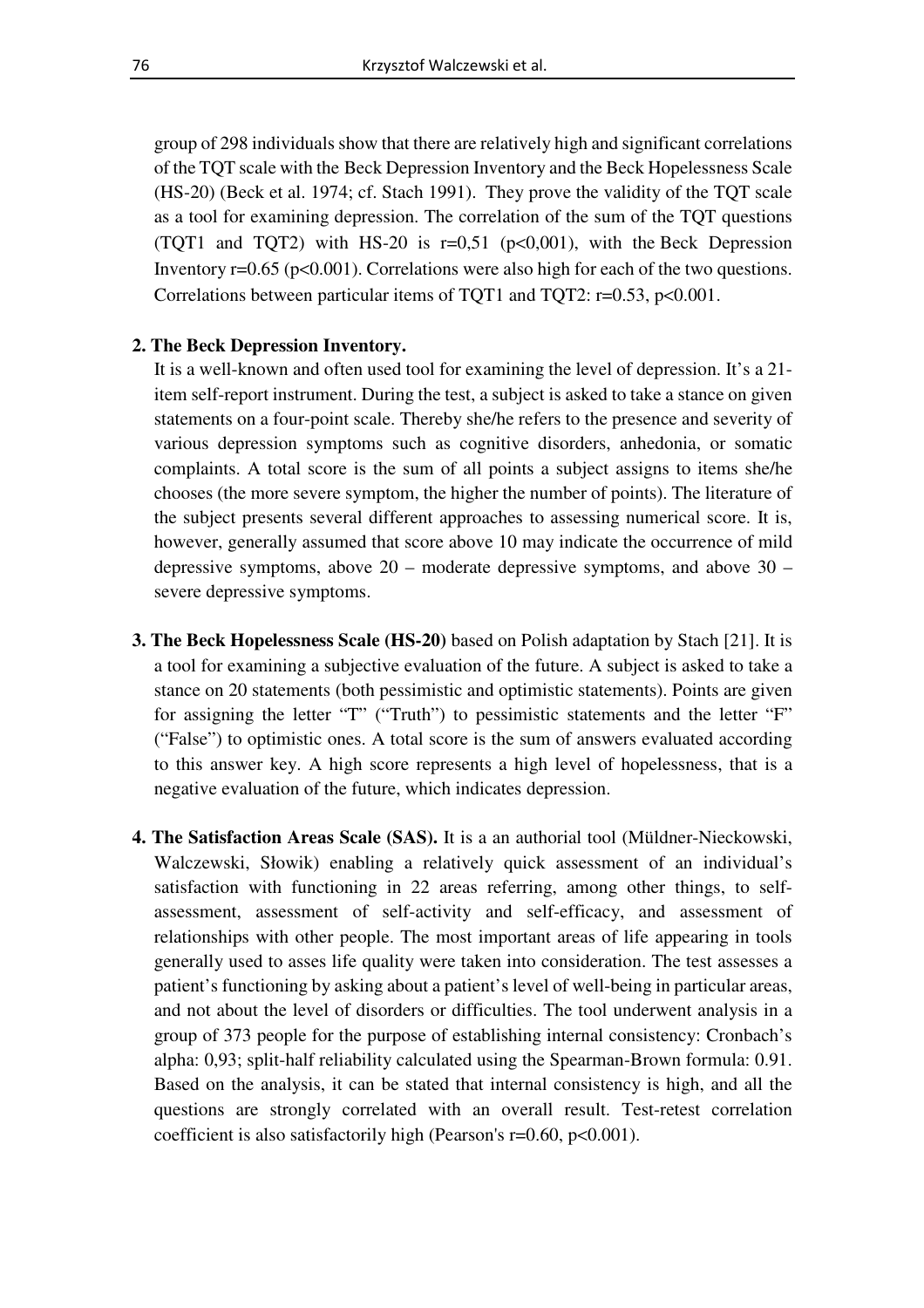- **5. The Participant's Assessment of the Preventive Consultation Questionnaire (PAPCQ).** It contains 12 questions (each with a 0-5 scale) whose answers constitute a feedback on the quality of a participant's contact with a consultant and possible benefits resulting from her/his participation in a consultation. The questions refer to the specificity of preventive advice and are one of its elements. It is an authorial tool (Słowik, Walczewski, Müldner-Nieckowski), that is why it underwent a validity analysis in a group of 373 people in which high internal consistency was demonstrated (Cronbach's alpha: 0.83).
- **6. Demographic Questionnaire.** The questionnaire contains a series of questions concerning population characteristics such as age, gender, place of residence, education, occupation, health state.

## **Research Methodology**

The subjects entered preventive consultations voluntarily. Preventive consultations were conducted by a consultant psychologist. People who were afraid of coming down with depression (now or in the future) were invited for consultations. Information about the program was spread via local television stations, advertising posters in public means of transportation, and local radio stations and newspapers. The first stage (the first study) was attended by 298 participants; the second study after a month was attended by 77 individuals.

The questionnaires used in the research were completed by participants in the presence of a person conducting a consultation. A preventive consultation lasted between 45 minutes and 1 hour. In an initial phase of a consultation, participants answered the two questions of the Two-Question Test by saying 'yes' or 'no'. Additionally, each answer was given on a 1-10 scale which described the level of intensity of a given symptom according to a subject's feeling. Next a participant answered 22 questions of the Satisfaction Areas Scale (SAS); results were noted by a consultant on a satisfaction level scale (from 1 to 7 points). It should be noted that the course of a preventive consultation depended on the results of SAS, and a consultant entered into a conversation about areas of life in which a low level of satisfaction occurred. Then a consultant communicated psychoeducational information on possibilities of introducing a positive changes in a given area – by participants on their own or with the help of a specialist. Next a participant completed two tests: the Beck Depression Inventory, and the Beck Hopelessness Scale (HS-20). Finally a participant filled in the Participant's Assessment of the Preventive Consultation Questionnaire (PAPCQ). After one month since the first study, consultants asked participants to complete the tests again in order to examine the effect of the first stage.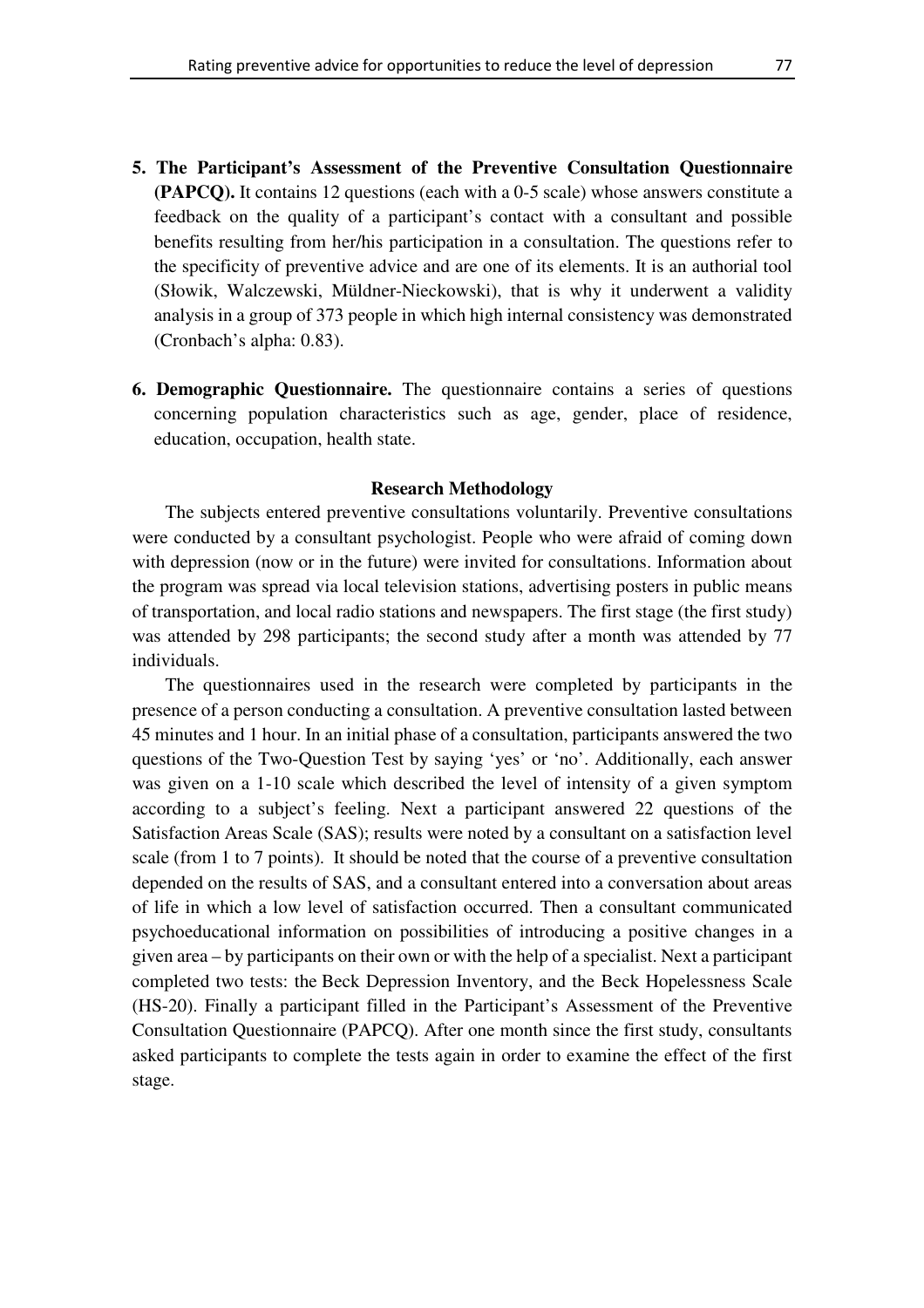#### **Results**

**Measurement 1** (the study was conducted during a consultation).

Table 1 below presents mean scores for the examined variables, such as the level of depression (measured using three tools: TQT, HS-20, the Beck Depression Inventory), and the sum of ratings for satisfaction with functioning in different life areas (SAS), and a participant's assessment of a consultation (PAPCQ).

| Variable                      | N   | Minimum | Maximum | Mean  | <b>SD</b> |
|-------------------------------|-----|---------|---------|-------|-----------|
| <b>HS-20</b>                  | 298 | 1.00    | 20.00   | 10.24 | 4.76      |
| The Beck Depression Inventory | 298 | 1.00    | 48.00   | 18.69 | 9.83      |
| <b>SAS Total</b>              | 288 | 1.00    | 151.00  | 87.48 | 23.49     |
| <b>TQT Total</b>              | 298 | 1.00    | 20.00   | 12.73 | 5.02      |
| TQT <sub>1</sub>              | 298 | 1.00    | 10.00   | 7.20  | 2.55      |
| TQT <sub>2</sub>              | 298 | 1.00    | 10.00   | 5.74  | 3.03      |
| <b>PAPCQ</b>                  | 298 | 13.00   | 60.00   | 49.55 | 8.63      |

Table 1. **Descriptive statistics for the examined variables** 

SD – standard deviation. The full names of the variables can be found in the description of the tools.

The obtained results showed that the participants gained relatively high scores on the TQT scale (consisting of two diagnostic questions with scales: TQT1 and TQT 2) which may indicate depressive symptoms and their intensity. This may suggest that the participants had lowered mood (mean scores for two 10-point scales are 7.20 and 5.74 respectively; total score for both of these scales was quite high, i.e. 12.73).

It's worth noting that by choosing a particular question, a subject indicated the occurrence of symptoms (in accordance with the assumptions of a test question), and at the same time, she/he marked the intensity of her/his symptoms (the choice of symptom occurrence indicates lowered mood, and the level of intensity defines it additionally). This may indicate that consultations were attended mainly by people experiencing depression-related problems of various etiologies and intensities. High level of lowered mood in the examined group (according to sten norms calculated for the purpose of this research) was also confirmed by the mean score (10.24) obtained on the HS-20 scale. Based on the accepted norms, the score obtained on the Beck's scale (18.69) indicates mildly elevated level of depression in the examined group (this score is slightly milder compared with the two previous ones). It seems, however, that the scores of the three scales are consistent and indicate a similar level of lowered mood in people who attended consultations.

On the other hand, the mean score for the 22 mentioned areas of satisfaction with life is 87.48 and above the mean (it may be considered as an average score, i.e. a slightly elevated score). The rating of a conducted consultation (and consequent benefits for a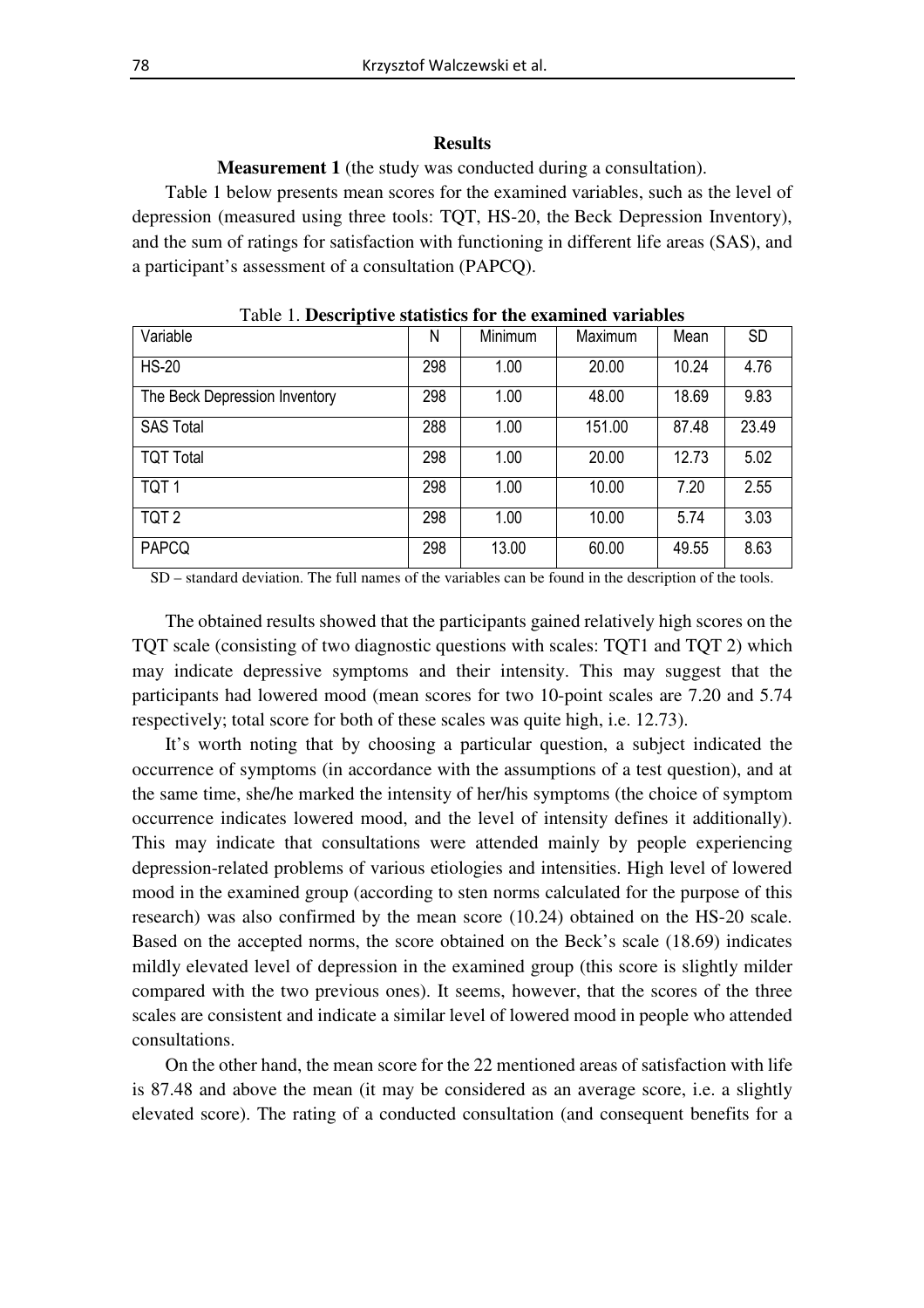subject) was relatively high, i.e. 49.55 (the maximum score was 60). Next the analysis of particular satisfaction areas was performed. Table 2 below presents the analysis results.

| Variable                             | N      | Minimum | Maximum | Mean  | Standard deviation |  |  |
|--------------------------------------|--------|---------|---------|-------|--------------------|--|--|
| <b>SAS</b> items                     |        |         |         |       |                    |  |  |
| 1. Effects of actions                | 290.00 | 1.00    | 7.00    | 4.11  | 1.88               |  |  |
| 2. Social contacts                   | 290.00 | 1.00    | 7.00    | 4.08  | 1.60               |  |  |
| 3. Handling difficult situations     | 290.00 | 1.00    | 7.00    | 3.34  | 1.83               |  |  |
| 4. Physical activity                 | 286.00 | 1.00    | 7.00    | 3.91  | 1.88               |  |  |
| 5. Interactions with people          | 290.00 | 1.00    | 7.00    | 4.60  | 1.83               |  |  |
| 6. Future possibilities and plans    | 285.00 | 1.00    | 7.00    | 3.56  | 1.57               |  |  |
| 7. Influence on your own life        | 287.00 | 1.00    | 7.00    | 3.83  | 1.67               |  |  |
| 8. Handling everyday affairs         | 288.00 | 1.00    | 7.00    | 4.45  | 1.57               |  |  |
| 9. Mental state                      | 289.00 | 1.00    | 7.00    | 2.96  | 1.68               |  |  |
| 10. Willingness to act               | 289.00 | 1.00    | 7.00    | 3.83  | 1.73               |  |  |
| 11. Physical health                  | 287.00 | 1.00    | 7.00    | 4.17  | 1.70               |  |  |
| 12. Achievements                     | 288.00 | 1.00    | 7.00    | 4.71  | 1.46               |  |  |
| 13. Way of spending free time        | 288.00 | 1.00    | 7.00    | 3.92  | 1.70               |  |  |
| 14. Self-complacency                 | 289.00 | 1.00    | 7.00    | 3.80  | 1.58               |  |  |
| 15. Memory and concentration         | 289.00 | 1.00    | 7.00    | 3.98  | 1.72               |  |  |
| 16. Appetite                         | 289.00 | 1.00    | 7.00    | 4.63  | 1.80               |  |  |
| 17. Sex life                         | 283.00 | 1.00    | 7.00    | 3.53  | 1.97               |  |  |
| 18. Work                             | 288.00 | 1.00    | 7.00    | 4.22  | 1.90               |  |  |
| 19. Sleep                            | 288.00 | 1.00    | 7.00    | 3.78  | 1.90               |  |  |
| 20. Interactions with family members | 288.00 | 1.00    | 7.00    | 4.58  | 1.76               |  |  |
| 21. Taking care of yourself          | 288.00 | 1.00    | 7.00    | 4.50  | 1.48               |  |  |
| 22. Current life situation           | 289.00 | 1.00    | 7.00    | 3.48  | 1.79               |  |  |
| <b>SAS Total</b>                     | 288.00 | 22.00   | 154.00  | 87.48 | 23.49              |  |  |

Table 2. **Descriptive statistics for particular items of the SAS (satisfaction areas)**

Some items were omitted by the respondents so the N varies

The statistics presented above show that the average level of satisfaction with various areas of life in participants was above the mean, i.e. 87.48 (the maximum score was 154). Scores for the majority of the examined satisfaction areas also exceeded the average. The highest-rated items were: interactions with people and family members, appetite, taking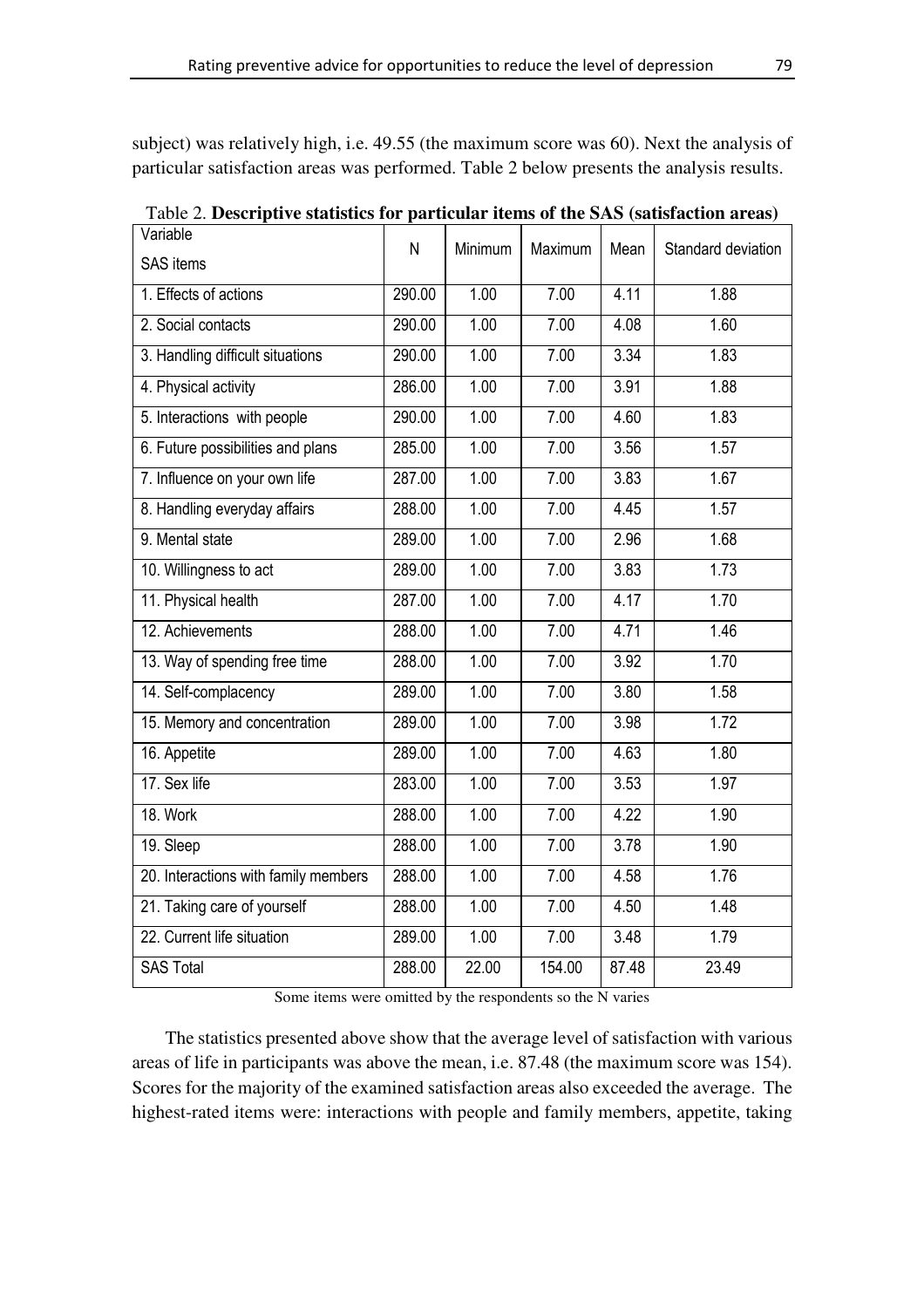care of yourself, and handling everyday affairs (which indicates moderately good functioning). Mental state, on the other hand, was the lowest-rated item.

Then correlation analyses between the examined variables were performed. Their results are shown in Table 3 below.

| Table 5. <b>Kelationships between the variables under study</b> |              |            |                |              |                  |                  |  |  |  |
|-----------------------------------------------------------------|--------------|------------|----------------|--------------|------------------|------------------|--|--|--|
| Variable                                                        | <b>HS-20</b> | The        | Beck SAS Total | <b>PAPCQ</b> | TQT <sub>1</sub> | TQT <sub>2</sub> |  |  |  |
|                                                                 |              | Depression |                |              |                  |                  |  |  |  |
|                                                                 |              | Inventory  |                |              |                  |                  |  |  |  |
| Beck<br>The                                                     |              |            |                |              |                  |                  |  |  |  |
| Depression                                                      | $0.62***$    |            |                |              |                  |                  |  |  |  |
| Inventory                                                       |              |            |                |              |                  |                  |  |  |  |
| <b>SAS Total</b>                                                | $-0.56**$    | $-0.53**$  |                |              |                  |                  |  |  |  |
| <b>PAPCQ</b>                                                    | $-0.14*$     | $-0.03$    | 0.08           |              |                  |                  |  |  |  |
| TQT <sub>1</sub>                                                | $0.47**$     | $0.62**$   | $-0.54**$      | 0.00         |                  |                  |  |  |  |
| TQT <sub>2</sub>                                                | $0.41***$    | $0.51**$   | $-0.57**$      | 0.03         | $0.49**$         |                  |  |  |  |
| <b>TQT Suma</b>                                                 | $0.48***$    | $0.64**$   | $-0.49**$      | 0.00         | $0.84**$         | $0.88**$         |  |  |  |

Table 3. **Relationships between the variables under study** 

Pearson's r correlations, \*: p<0.05, \*\*: p<0.01

The correlation analysis shows significant (and clear) relationships between all variables measuring the level of depression (derived from the tests used in the studies, i.e. between the Beck Depression Inventory, HS-20, TQT both as total and separately as TQT1 and TQT2). The obtained correlations are positive, which shows that if the level of depression is high in one test, it's also high on another scale measuring depression. This result may indicate that the studies are consistent and that a high score in one test is confirmed to be significant and high in other tests. Based on the above discussion, it seems that the TQT (the Two-Question Test) is a good predictor for a preliminary diagnosis of depression (which was also one of the research assumptions).

It can be observed that the subjects have high level of depressive symptoms.

Significant correlations occur between all variables measuring depression and the examined areas of satisfaction (SAS). These correlations are negative, i.e. the lower the level of depression (confirmed to the same degree by all the test, i.e. the Beck Depression Inventory, HS-20, TQT1, TQT2), the higher the level of satisfaction areas in the subjects (and vice versa, the higher the level of depression, the lower the level of satisfaction areas in the subjects).

It can be observed that the higher the level of depression, the more often a subject consults a psychologist or a psychiatrist. Furthermore, there is a relationship between a subject's age and the assessment of a consultation, i.e. the older a subject, the better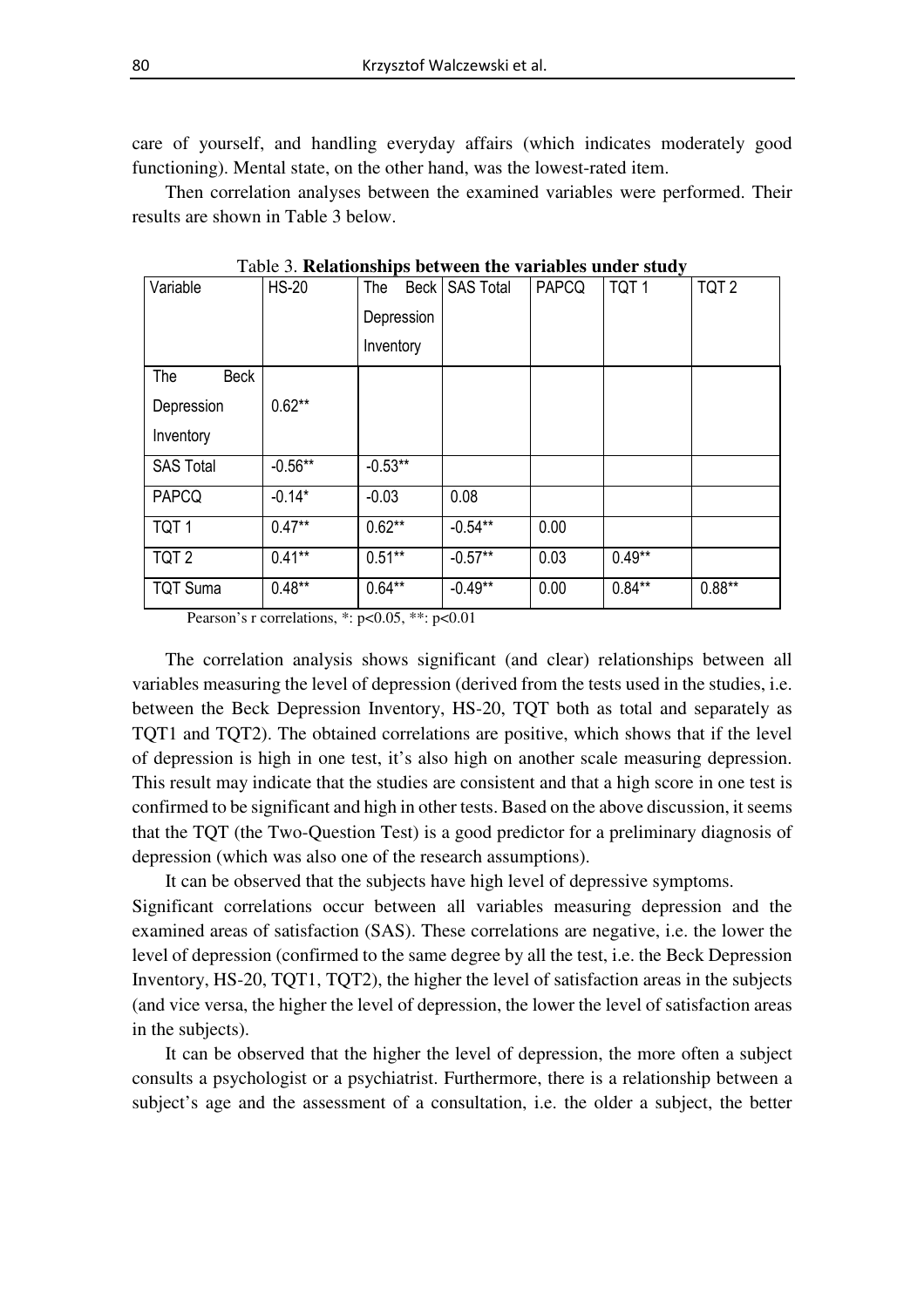her/his rating of a consultation; on the other hand, compared with younger subjects, older individuals receive worse ratings from a consultant.

# **Measurement 2**

After one month since the first consultation, the second study was conducted. 77 individuals participated in it. Several significant changes were observed. Table 4 presents these changes (intercorrelations between the variables from the first measurement and the second measurement, Pearson's r).

|                    |    | Mean        |                | Standard deviation |                |       |    |         |
|--------------------|----|-------------|----------------|--------------------|----------------|-------|----|---------|
| Variable           | N  | Measurement | Measurement    | Measurement        | Measurement    | t     | df | p       |
|                    |    |             | $\overline{2}$ | 1                  | $\overline{2}$ |       |    |         |
| <b>HS-20</b>       | 77 | 11.13       | 9.66           | 4.97               | 5.99           | 3.11  | 76 | 0.003   |
| <b>Beck</b><br>The |    |             |                |                    |                |       |    |         |
| Depression         | 77 | 21.03       | 15.43          | 1.28               | 11.42          | 4.88  | 76 | < 0.001 |
| Inventory          |    |             |                |                    |                |       |    |         |
| TQT1               | 76 | 7.36        | 5.72           | 2.61               | 2.93           | 4.60  | 75 | < 0.001 |
| TQT <sub>2</sub>   | 76 | 6.71        | 6.07           | 2.65               | 3.10           | 1.67  | 75 | 0.09    |
| <b>TQT Total</b>   | 77 | 13.88       | 11.90          | 4.74               | 5.90           | 2.82  | 76 | 0.006   |
| <b>PAPCQ</b>       | 75 | 49.84       | 36.03          | 8.19               | 8.68           | 12.68 | 74 | < 0.001 |

Table 4. **Comparison of the level of significance of differences between the first measurement and the second one with respect to the examined variables**

Significant for p<0,5

The obtained results show that all rates of depression that were measured using the three tools, i.e. TQT, HS-20, the Beck Depression Inventory reduced significantly. This result is not statistically significant only in the case of one component (TQT2). However, here a certain tendency can also be observed, because the result in the second study is lower than in the first study (though it is not statistically significant). This, however, may be the result of a lower number of subjects compared with the first trial. It should be added that a pilot study (conducted one year earlier) also showed a statistically significant difference in the TQT2 scale between the first study and the second one [17]. Moreover, it is worth noting that the total score of the TQT is at the level of statistical significance (clearly lower during the study after one month compared with the first measurement). Summing up, it can be observed that in the case of measuring the level of depression with the following tests: HS-20, the Beck Depression Inventory, and TQT, the level of depression in the subjects decreased in the second measurement, i.e. after a preventive consultation (however, at the current stage of research, it is impossible to provide an unambiguous answer to the question about the cause of this change).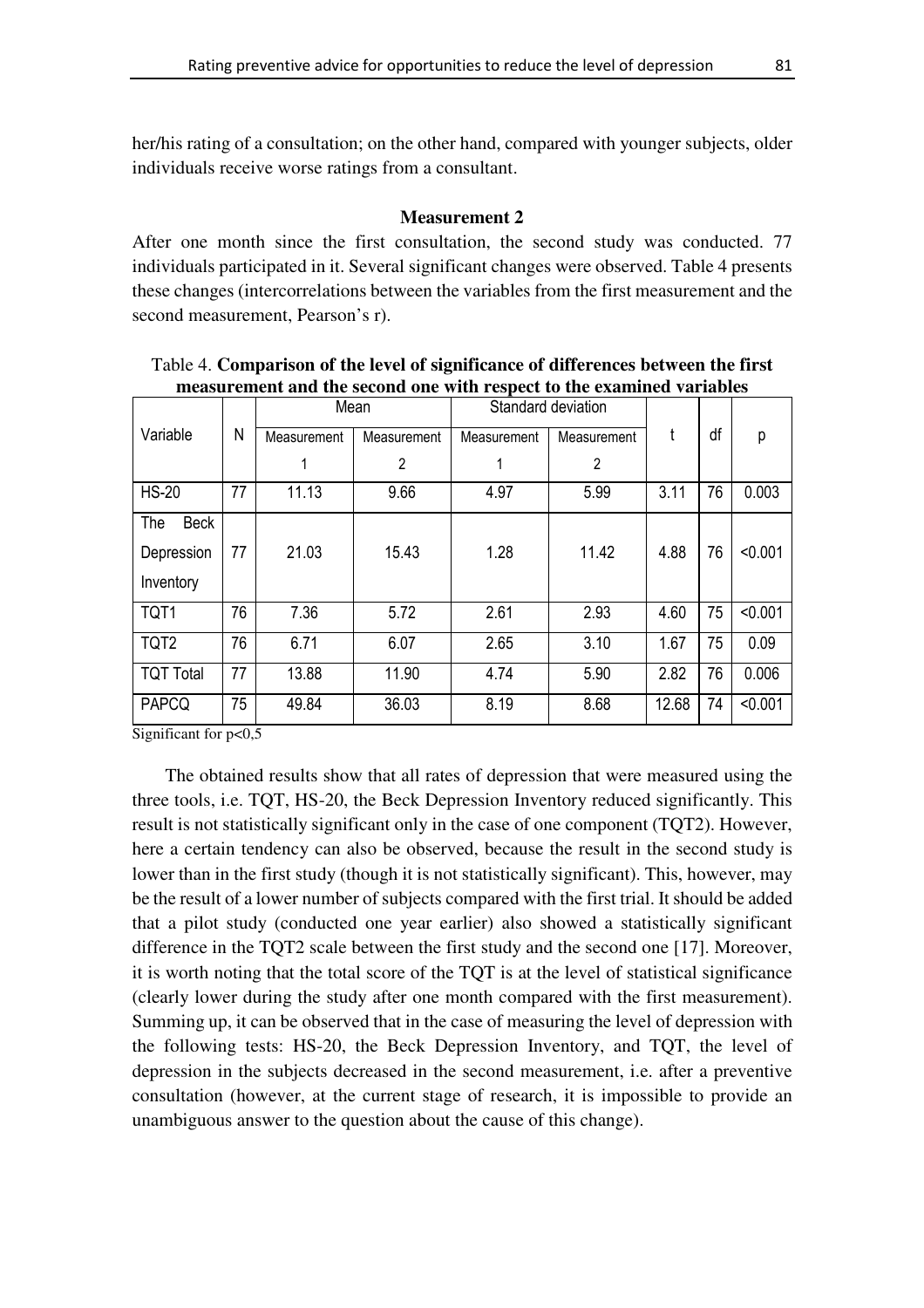Then comparative analyses among 22 examined areas of satisfaction were performed (see Table 5).

| Variable                            |    | Mean        |                | Standard deviation |                |         |    |       |
|-------------------------------------|----|-------------|----------------|--------------------|----------------|---------|----|-------|
| Satisfaction areas                  | N  | Measurement | Measurement    | Measurement        | Measurement    | t       | df | р     |
| (SAS items)                         |    | 1           | $\overline{2}$ | 1                  | $\overline{2}$ |         |    |       |
| 1. Effects of actions               | 75 | 3.93        | 3.88           | 1.88               | 1.68           | 0.29    | 74 | 0.771 |
| 2. Social contacts                  | 75 | 3.87        | 3.96           | 1.47               | 1.36           | $-0.59$ | 74 | 0.559 |
| 3. Handling difficult<br>situations | 75 | 3.15        | 3.64           | 1.75               | 1.61           | $-2.48$ | 74 | 0.015 |
| 4. Physical activity                | 75 | 3.55        | 3.37           | 1.81               | 1.67           | 0.99    | 74 | 0.326 |
| 5. Interactions with                | 75 | 4.13        | 4.32           | 1.72               | 1.78           | $-1.16$ | 74 | 0.249 |
| people                              |    |             |                |                    |                |         |    |       |
| 6. Future                           |    |             |                |                    |                |         |    |       |
| possibilities and                   | 72 | 3.44        | 3.60           | 1.40               | 1.70           | $-0.80$ | 71 | 0.425 |
| plans                               |    |             |                |                    |                |         |    |       |
| 7. Influence on your                | 73 | 3.47        | 3.82           | 1.48               | 1.69           | $-2.04$ | 72 | 0.045 |
| own life                            |    |             |                |                    |                |         |    |       |
| 8. Handling                         | 74 | 4.15        | 4.30           | 1.51               | 1.58           | $-0.73$ | 73 | 0.465 |
| everyday affairs                    |    |             |                |                    |                |         |    |       |
| 9. Mental state                     | 75 | 2.99        | 3.68           | 1.63               | 1.63           | $-3.51$ | 74 | 0.001 |
| 10. Willingness to                  | 75 | 3.47        | 3.87           | 1.54               | 1.60           | $-2.13$ | 74 | 0.037 |
| act                                 |    |             |                |                    |                |         |    |       |
| 11. Physical health                 | 75 | 4.12        | 4.09           | 1.64               | 1.59           | 0.17    | 74 | 0.863 |
| 12. Achievements                    | 74 | 4.28        | 4.31           | 1.46               | 1.51           | $-0.21$ | 73 | 0.835 |
| 13. Way of spending                 | 75 | 3.67        | 3.95           | 1.54               | 1.63           | $-1.54$ | 74 | 0.127 |
| free time                           |    |             |                |                    |                |         |    |       |
| 14. Self-                           | 75 | 3.53        | 3.75           | 1.46               | 1.62           | $-1.30$ | 74 | 0.196 |
| complacency                         |    |             |                |                    |                |         |    |       |
| 15. Memory and                      | 75 | 3.63        | 3.73           | 1.53               | 1.53           | $-0.63$ | 74 | 0.531 |
| concentration                       |    |             |                |                    |                |         |    |       |
| 16. Appetite                        | 75 | 4.64        | 4.60           | 1.68               | 1.56           | 0.21    | 74 | 0.831 |
| 17. Sex life                        | 74 | 3.57        | 3.16           | 1.89               | 1.92           | 2.25    | 73 | 0.028 |
| 18. Work                            | 75 | 3.73        | 3.60           | 1.83               | 1.69           | 0.71    | 74 | 0.481 |
| 19. Sleep                           | 75 | 3.53        | 4.21           | 1.74               | 1.73           | $-3.38$ | 74 | 0.001 |

Table 5. **Comparison of the level of significance of differences between the first measurement and the second one on the SAS scale (total and between particular items of the SAS scale)**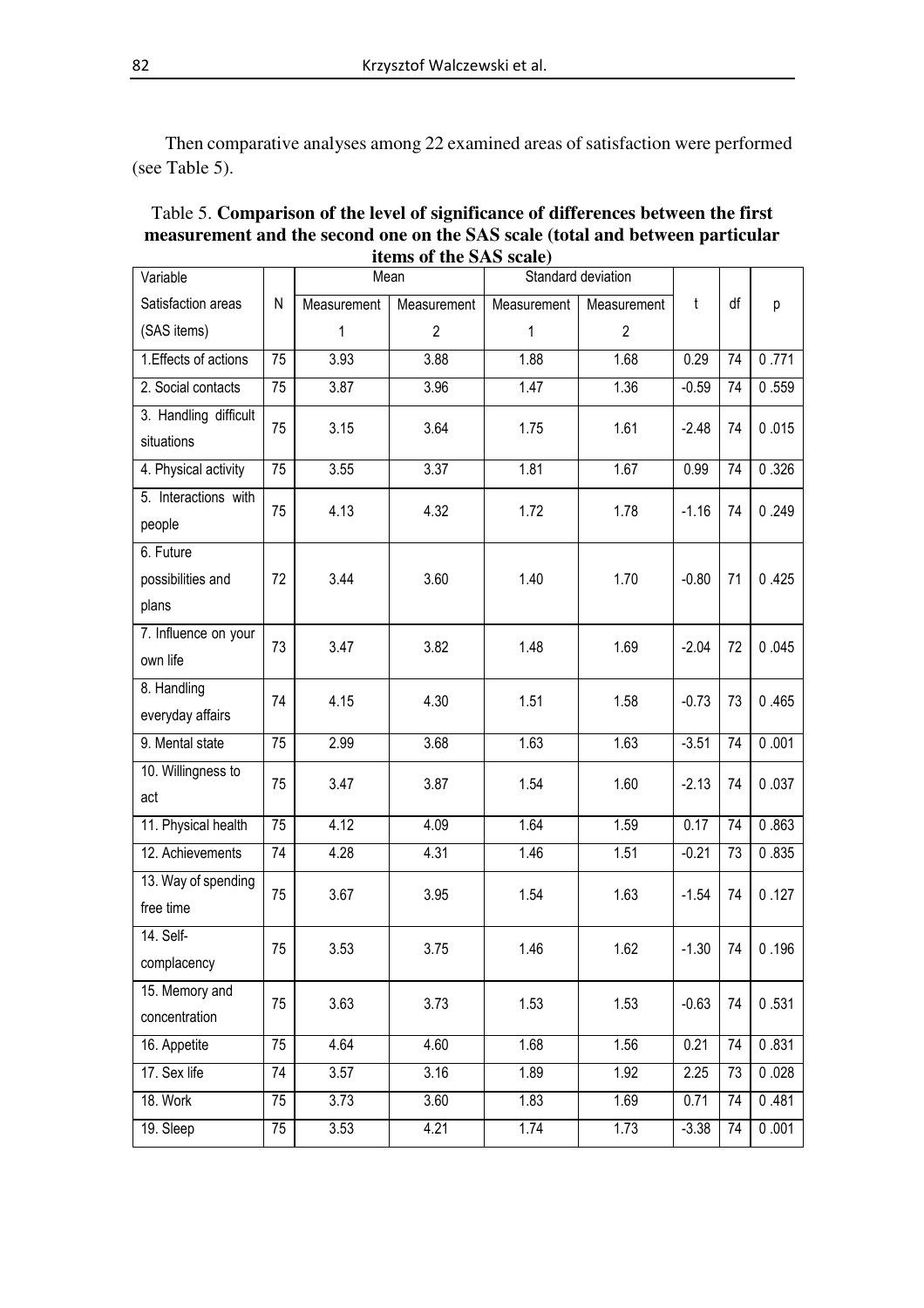| 20. Interactions with | 74 | 4.47 | 4.32  | 1.70  | 1.72  | 0.94    | 73 | 0.351 |
|-----------------------|----|------|-------|-------|-------|---------|----|-------|
| family members        |    |      |       |       |       |         |    |       |
| 21. Taking care of    | 75 | 4.17 | 4.11  | 1.38  | 1.52  | 0.40    | 74 | 0.693 |
| yourself              |    |      |       |       |       |         |    |       |
| 22. Current life      | 75 | 3.24 | 3.67  | 1.64  | 1.62  | $-2.63$ | 74 | 0.010 |
| situation             |    |      |       |       |       |         |    |       |
| <b>SAS Total</b>      | 77 | 8.14 | 85.45 | 26.31 | 27.58 | $-1.92$ | 76 | 0.059 |

Significant for  $p<0,5$ ; N – number of respondents

The comparative analyses conducted in the study of satisfaction areas (SAS) show that changes occurred in 7 areas of satisfaction one month after a preventive consultation. It can be observed that the level of satisfaction increased in the following areas: handling difficult situations, influence on your own life, mental state, willingness to act, sex life, sleep, current life situation. Moreover, a tendency towards an increase in the SAS total score can be observed (close to the margin of significance 0.059).

It is worth noting that the observed and analyzed patterns were already observed in the pilot study conducted a year earlier (in the current study conducted with a larger group, these changes are even more visible) [17].

## **Discussion**

Several important observations were made in the conducted studies. Firstly, it seems (which was not immediately obvious at the beginning of the program) that there is a public awareness of depression and there are more people who are willing and determined to take a preventive advice, which on the one hand enables diagnosis and, on the other hand, enables enhancement of the scope of health-oriented actions. Furthermore, people coming for a consultation and educational advice make an attempt to determine their mental state on their own. Hopefully, this self-assessment is similar to an objective diagnostic assessment by a specialist conducting a consultation. The analysis of the results of the education and prevention program indicates such patterns. The positive changes (in the study after a month) observed in 7 satisfaction areas came as a pleasant surprise. Additionally, these changes also concerned the reduction of depressive symptoms which were examined using the three tests designed to measure the level of depression, i.e. the Beck Depression Inventory, HS-20, and TQT, however this observation needs further research. All changes mentioned here are statically significant. It should be noted, however, that at the current stage of research, it is impossible to provide an unambiguous answer to the question about the cause of these changes. The analysis of the screening tool for depression, i.e. the Two-Question Test is also interesting. The results of this test concur with those of more complex and recognized tools for measuring depression (which was also confirmed by the validity analysis presented in the tool description). This simple tool can be used to screen for depression for preventive purposes (research will be continued in a larger group of participants).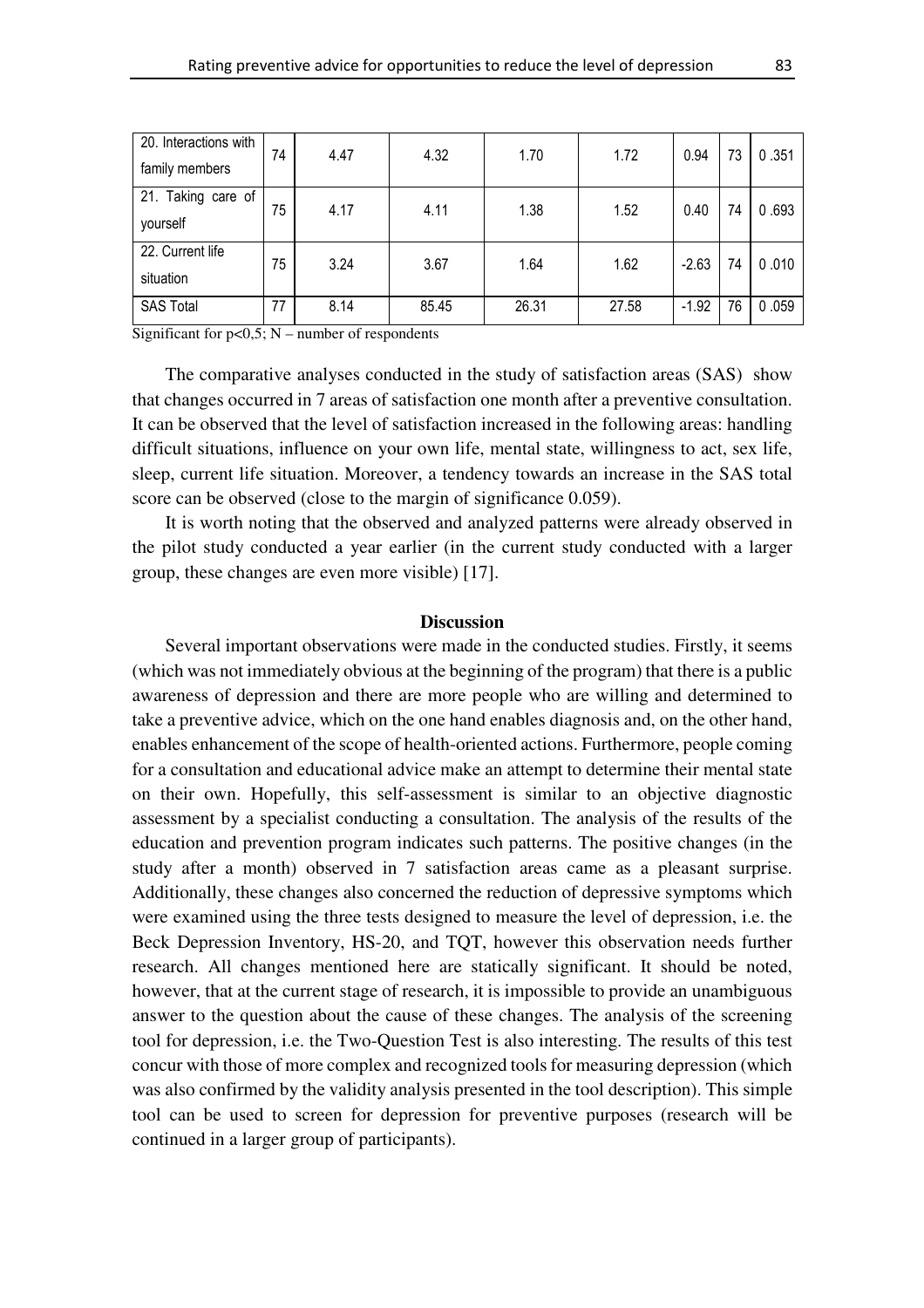The obtained results provoke deeper reflection, provoking a search for the answer to the following question: by what mechanism does a one-time preventive educational consultation contribute to the occurrence of positive changes in people who came for a consultation? It seems to be related to three elements of an educational process connected with acquiring knowledge during a consultation by a participant. This knowledge could be named "antidepressant knowledge". This process would consist of:

- 1. Focusing on news concerning depressive disorders available in the media and on the website and applying knowledge from news to oneself.
- 2. Objectivizing concerns and speculations about one's own mental state in the presence and with the help of a consultant. The most important thing here is a subject's personal contact with a consultant. Thus a subject could obtain:
	- a. the recognition of one's own resources and life areas requiring particular healthoriented actions,
	- b. confirmation of possibility to gain positive influence on one's own mental functioning, and consequently on mood enhancement,
	- c. declaration of one's own further health-oriented actions supported by information concerning possibilities of introducing specific changes in life aimed at protecting against a permanent deterioration of mood.
- 3. The third factor that could influence the changes is the assessment of a consultation and its effects. The assessment was performed after approximately 4-5 weeks and aimed to consolidate knowledge gained during a consultation and hold a participant's attention on an issue that was discussed during a preventive consultation. This should help maintain health-oriented habits (in lieu of previous adverse or ineffective elements of a person's lifestyle) that were developed during a consultation.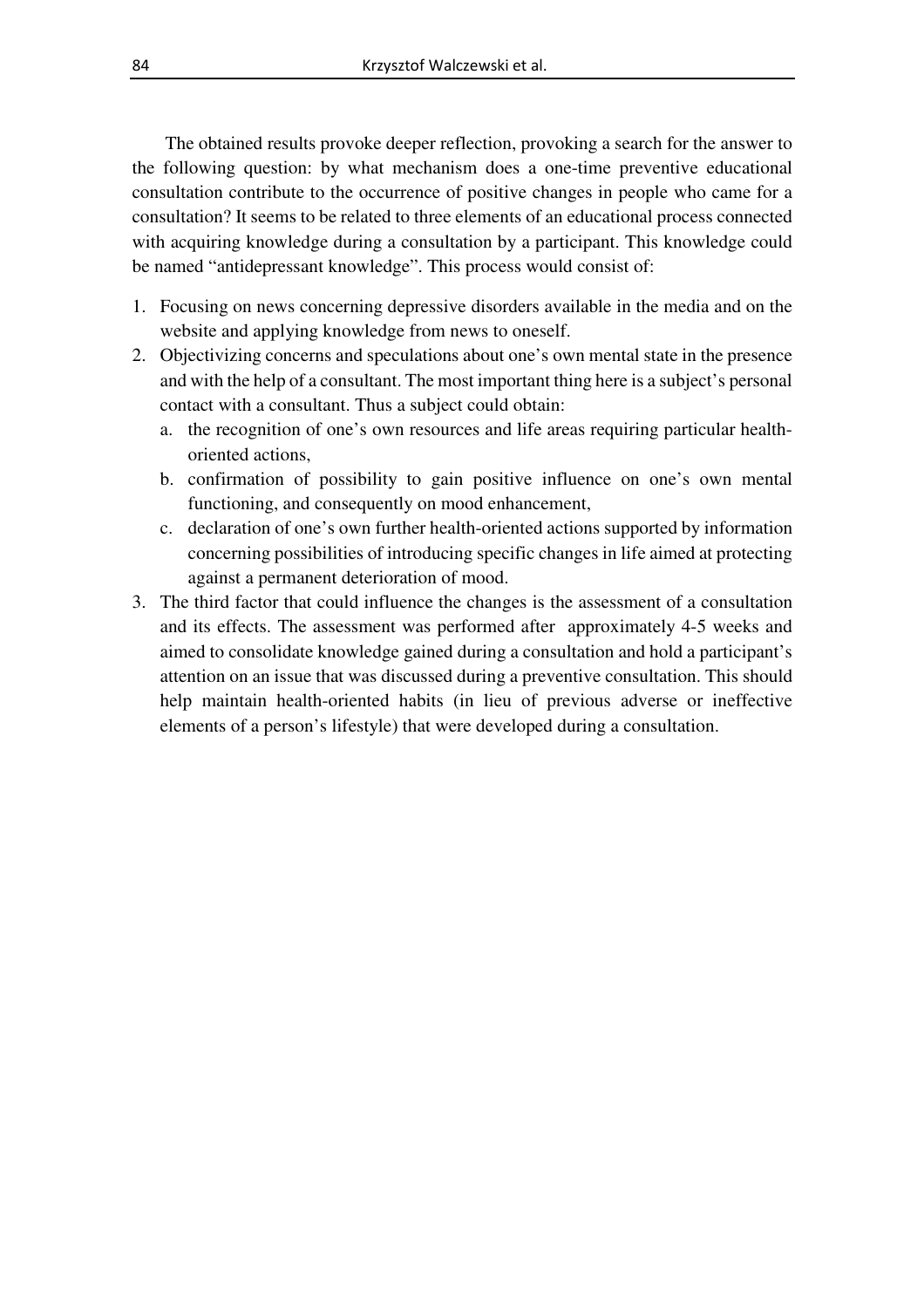# **Conclusions**

- 1. People with lowered mood participate in a preventive consultation in a bid to find specialist help.
- 2. The participants of preventive consultations assess the level of satisfaction with many areas of their life fairly well; mental state is the lowest assessed area of life. So these are people with lots of external resources and at the same time with mental disturbances.
- 3. The quality of a preventive advice is rated highly by the participants, despite its limitations (short space of time, one-time contact).
- 4. The study repeated after one moth showed a statistically significant improvement in mood and satisfaction with selected areas of life in the group of people who decided to complete the questionnaires again. These results do not testify to the causal role of a preventive consultation (although they imply that it might be possible), however they show the likelihood of occurrence of positive changes in mood in people who participate in the preventive program.
- 5. The studies also show that the results from the three tests measuring the level of depression are consistent. This may suggest that the simple Two-Question-Test measuring the level of depression gives results of similar accuracy as proven and more complex tools. The TQT test is easier and faster to use. Research will be continued in a larger group.
- 6. The differences observed between the measurements justify continuation of this research which will enable us to take a closer look at mechanisms of visible changes in subjects' mood and satisfaction with particular areas of life (the observed changes are interesting, but at the current stage of research, it is impossible to determine their significance).

# **References**

- 1. Wittchen HU, Jacobi F, Rehm J, Gustavsson A, Svensson M, Jönsson B. The size and burden of mental disorders and other disorders of the brain in Europe 2010. Eur. Neuropsychopharm. 2011, 21(9): 655–790.
- 2. Lasserre AM, Marti-Soler H, Strippoli MP, Vaucher J, Glaus J, Vandeleur CL. Clinical and course characteristics of depression and all-cause mortality: A prospective population-based study. J. Affect. Disord. 2016 Jan 1;189:17-24. doi: 10.1016/j.jad.2015.09.010. Epub 2015 Sep 14. 3.
- 3. Depression and the global economic crisis: is there hope? Lancet 2012, 380(9849): 1203.
- 4. Iacoviello BM, Alloy LB, Abramson LY, Choi JY. The early course of depression: a longitudinal investigation of prodromal symptoms and their relation to the symptomatic course of depressive episodes. J. Abnorm. Psychol. 2010, 119 (3): 459–467.
- 5. Fava GA, Tossani E. Prodromal stage of major depression. Early Interv. Psychiatry 2007;  $1(1): 9-18.$